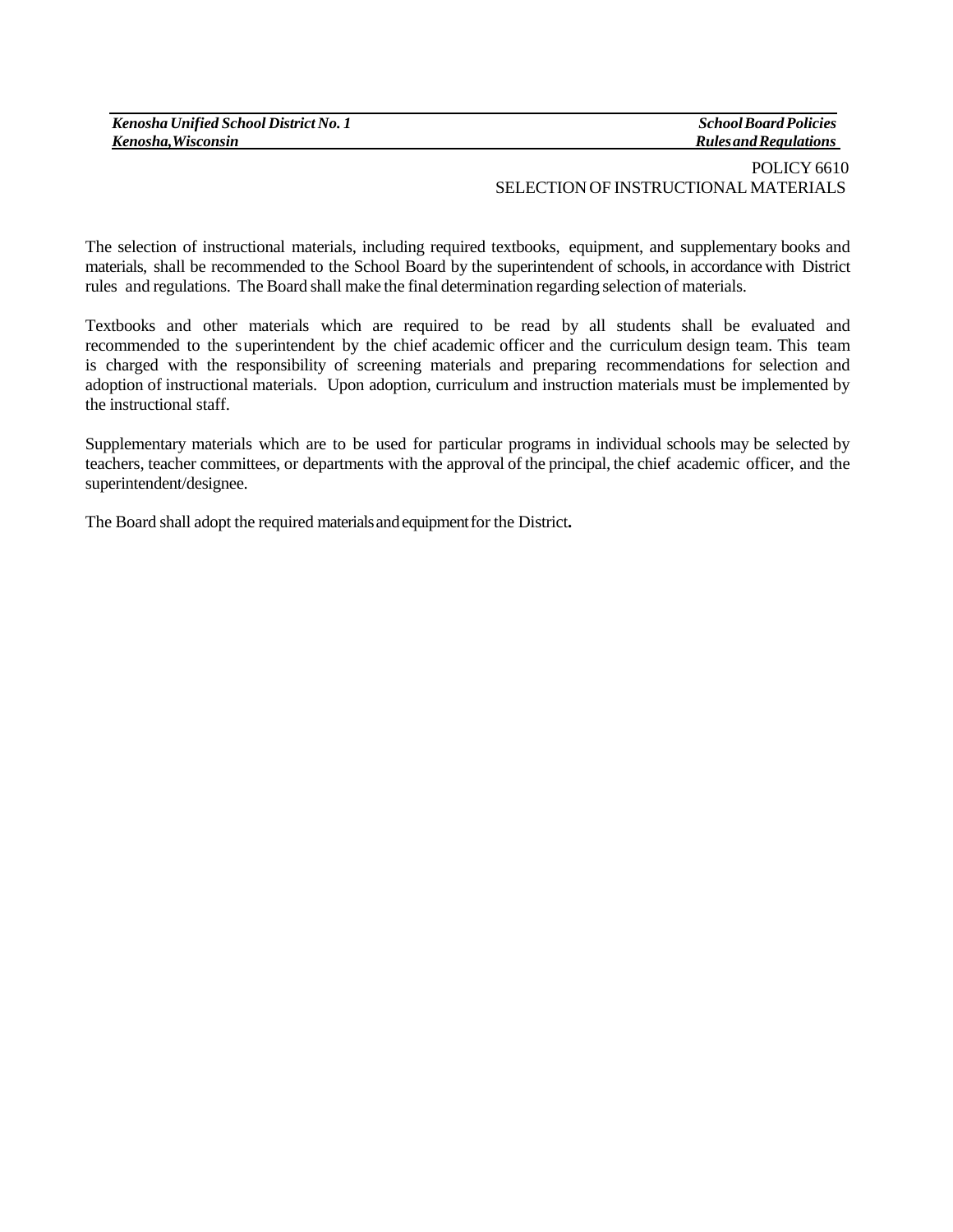*Kenosha Unified School District No. 1 Kenosha,Wisconsin*

*SchoolBoardPolicies RulesandRegulations* POLICY 6610 SELECTION OF INSTRUCTIONAL MATERIALS Page 2

The District shall not discriminate in the selection and evaluation of instructional and library materials or media on the basis of sex, race, religion, national origin, ancestry, creed, pregnancy, marital or parental status, sexual orientation, physical, mental, emotional**,** or learning disability or handicap. Discrimination complaints shall be processed in accordance with established procedures.

| LEGAL REF.:                                            | <b>Wisconsin Statutes</b> |                                 |  |  |  |  |
|--------------------------------------------------------|---------------------------|---------------------------------|--|--|--|--|
|                                                        | Sections $118.03(2)$      | [Purchase of textbooks]         |  |  |  |  |
|                                                        | 118.13                    | Pupil discrimination prohibited |  |  |  |  |
|                                                        | 120.10(15)                | Textbooks                       |  |  |  |  |
|                                                        | 120.12(11)                | Indigent children               |  |  |  |  |
|                                                        | 120.13                    | School board powers             |  |  |  |  |
|                                                        | 120.13(5)                 | Books, material and equipment   |  |  |  |  |
| Wisconsin Administrative Code                          |                           |                                 |  |  |  |  |
| PI 9.03(1) [Prohibiting discrimination against pupils] |                           |                                 |  |  |  |  |

CROSS REF.: 1410, Free Materials 2110, Benchmarks 3280, Student Fees 5110.1, Equal Educational Opportunity 5110.2, DiscriminationComplaint 6300, CurriculumDevelopment and Improvement 6430, Instructional Arrangements(The Learning Situation) 6620, Library Resources 6810, Teaching About Controversial Issues Board-Adopted Academic Standards

- AFFIRMED: September 24, 1991
- REVISED: March 9, 1999 January 29, 2002 December 15, 2015 April 24, 2017 February 26, 2019 August 27, 2019 July 27, 2021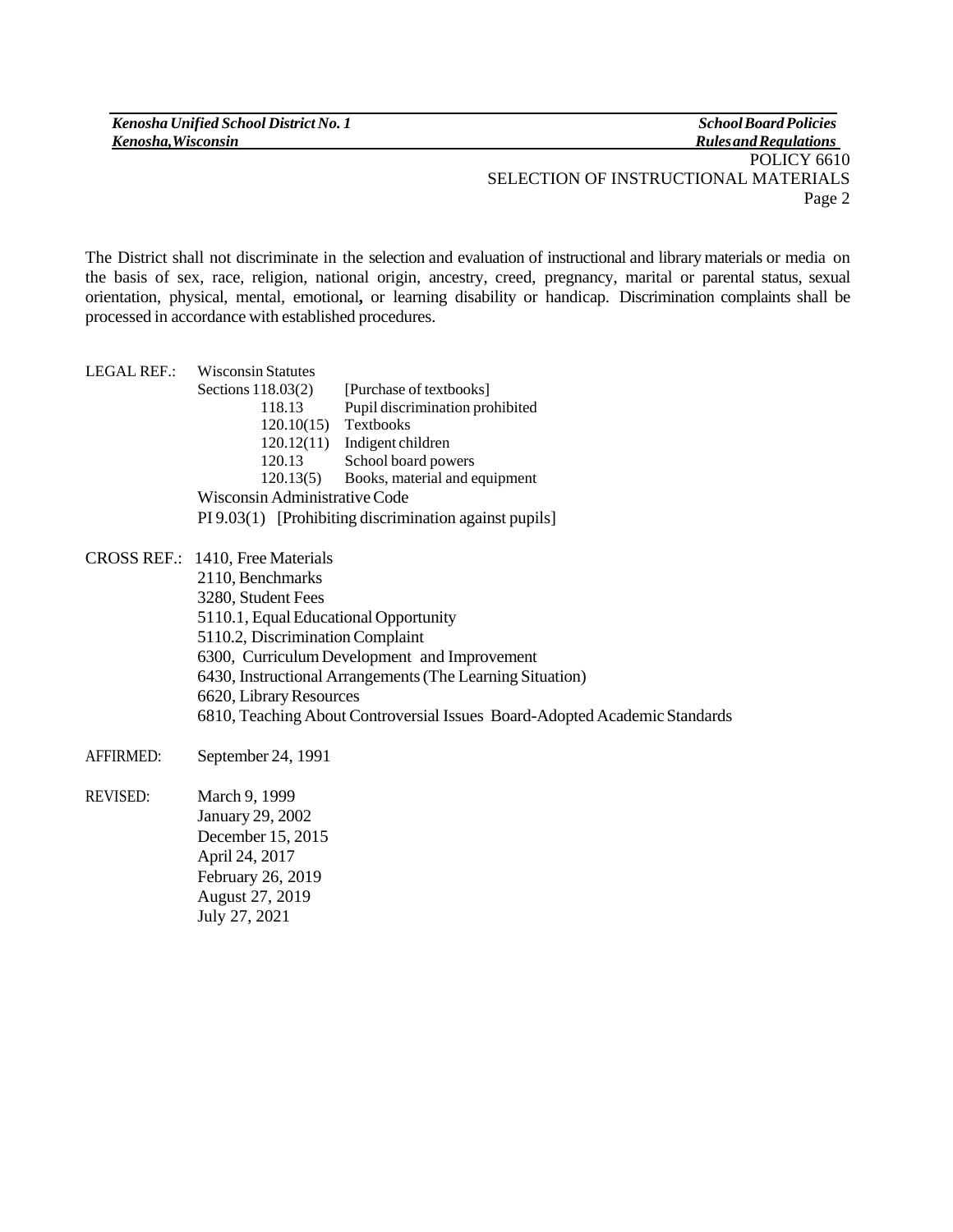## RULE 6610 PROCEDURES FOR SELECTING AND USING SUPPLEMENTARYINSTRUCTIONALMATERIALS

- 1. No student shall be required to read supplementary books or those on a required list if the parent/guardian indicates there are reasons why a particular book should not be read by their child.
- 2. Movies/video clips can enhance the educational experience for students. Therefore, movies/videos must be directly relevant to the curriculum and be appropriate for all students within the classroom. Following careful evaluation, movies**/**video clips in various formats and other audio-visual materials may be used for instructional purposesin accordance with District Policy 3531.1—Copyrighted Materials.
- 3. Movies/video clips are defined as being less than 25 minutes in length and are to be used with classroom discussion or activities.
- 4. Commercial entertainment videos having obvious educational value may be included when appropriate to the subject being studied. Commercial videos that are unrated or rated PG or PG-13 shall not be shown to students in the District without advance written notice to the parents. Such notice shall contain an accurate description of the contents of the film. No videos having an R, NC-17, or X shall be shown to students at any school.
- 5. Parents/guardians not wishing to have their children participate in viewing a particular video may indicate this decision in a note to the principal. The decision of the parent/guardian will be respected**,** and an assignment of equal value may be given as an alternative to attending the showing of such a video. The parent/guardian shall be given an opportunity to review District-owned audio-visual materials as available, at no additional expense to the District.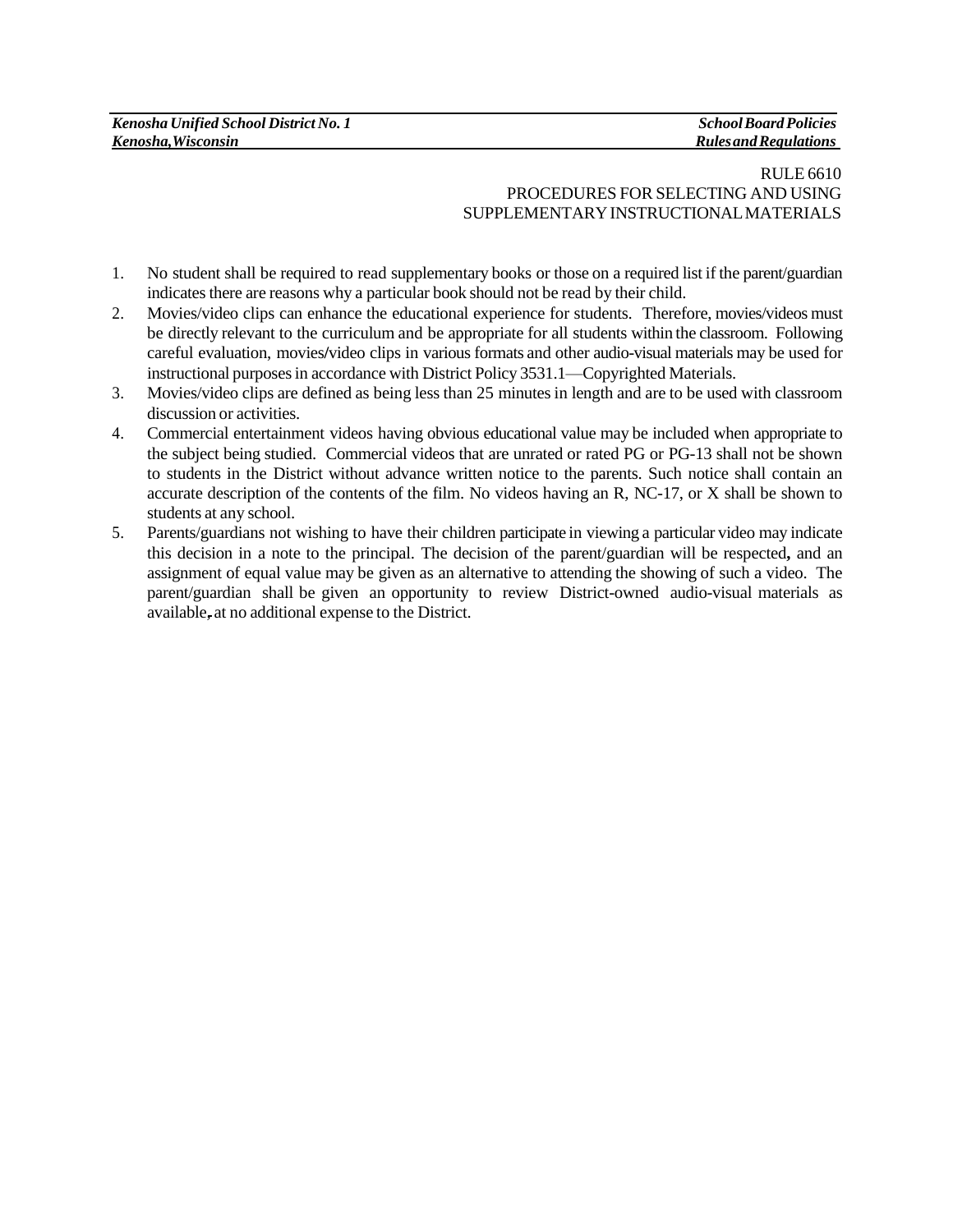## RULE 6610 PROCEDURES FOR SELECTING AND USING SUPPLEMENTARY INSTRUCTIONAL MATERIALS

## **CURRICULUM REVIEW CYCLE 2020-23**

| <b>SCHOOL YEAR</b> | <b>PHASE 1:</b>         | <b>PHASE 2:</b>             | PHASE 3:              | <b>PHASE 4:</b>        | PHASE 5:                |                        |                       |
|--------------------|-------------------------|-----------------------------|-----------------------|------------------------|-------------------------|------------------------|-----------------------|
|                    | <b>REVIEW</b>           | <b>DEVELOP</b>              | <b>PREPARE</b>        | <b>IMPLEMENT</b>       | <b>MONITOR</b>          |                        |                       |
| 2020-21            | $\bullet$ 11-12 math    | $\bullet$ K-5 English       | $\bullet$ 6-10 math   | $-4-12$                | • $K-5$ math            | $\bullet$ 6-12 social  | $\bullet$ K-5 science |
|                    | (fourth courses)        | language arts               | $\bullet$ K-5 music   | performance            | $\bullet$ 11-12 science | studies (World         | $\bullet$ 9-12 world  |
|                    | $\bullet$ K-5 social    | $K-12$ English<br>$\bullet$ | • Early education     | music                  | (fourth courses)        | History)               | languages             |
|                    | studies                 | Language                    | $\bullet$ 9-12 social | $\bullet$ 6-8 world    | $\bullet$ K-8 Spanish   | $\bullet$ K-12 health  |                       |
|                    | $\bullet$ 9-12 English  | Development $I$             | studies electives     | language               | language arts           | $\bullet$ 6-12 theatre |                       |
|                    | Language                | П                           | $\bullet$ 6-8 world   | $\bullet$ 6-12 English | (dual language)         | $\bullet$ 6-11 science |                       |
|                    | Development III         | • K-5 physical              | language              | language arts          | $\bullet$ 6-12 social   |                        |                       |
|                    | $\bullet$ 6-12 physical | education                   | • Career and          | • $K-5$ music          | studies (U.S.           |                        |                       |
|                    | education               | Career and                  | technical             | $\bullet$ K-5 art      | History/                |                        |                       |
|                    | $\bullet$ 6-8 computer  | technical                   | education             |                        | Government)             |                        |                       |
|                    | science                 | education                   | pathways:             |                        |                         |                        |                       |
|                    | • Career and            | pathways:                   | $\circ$ Culinary      |                        |                         |                        |                       |
|                    | technical               | $\circ$ Child de-           | o Business            |                        |                         |                        |                       |
|                    | education               | velopment                   | management            |                        |                         |                        |                       |
|                    | pathways:               | o Healthcare                | • Personal finance    |                        |                         |                        |                       |
|                    | o Marketing             | o Advanced                  | • Computer            |                        |                         |                        |                       |
|                    | o Transporta-           | manufactur-                 | courses               |                        |                         |                        |                       |
|                    | tion                    | ing                         |                       |                        |                         |                        |                       |
|                    |                         | $\circ$ Construction        |                       |                        |                         |                        |                       |
|                    |                         | $\circ$ Accounting          |                       |                        |                         |                        |                       |
|                    |                         | o Textiles                  |                       |                        |                         |                        |                       |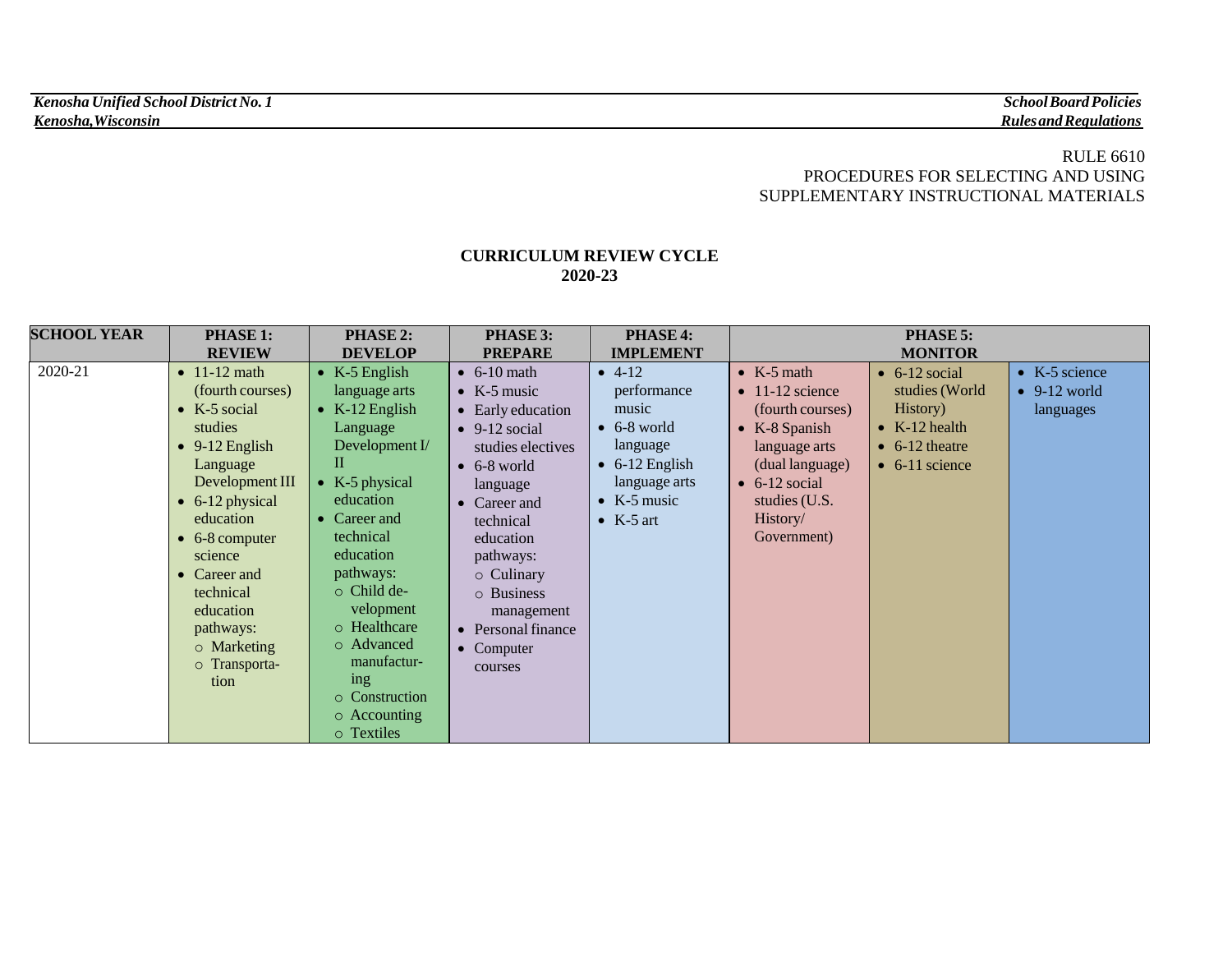| <b>SCHOOL YEAR</b> | <b>PHASE 1</b><br><b>Select High-Quality</b><br><b>Instructional</b><br><b>Materials</b>                                                                                                                                                                                                                                                                                                                                                                                                                          | <b>PHASE 2</b><br><b>Prepare to</b><br><b>Implement</b>                                                                                                                                              | <b>PHASE 3</b><br><b>Teach and Learn</b>                                                                                                                                                                                                                                                                                                                              |                                                                                                                                                                                                                       |                                                                                                                                                                |                                                                                                                                          |                                                                                                                                                                                                                |
|--------------------|-------------------------------------------------------------------------------------------------------------------------------------------------------------------------------------------------------------------------------------------------------------------------------------------------------------------------------------------------------------------------------------------------------------------------------------------------------------------------------------------------------------------|------------------------------------------------------------------------------------------------------------------------------------------------------------------------------------------------------|-----------------------------------------------------------------------------------------------------------------------------------------------------------------------------------------------------------------------------------------------------------------------------------------------------------------------------------------------------------------------|-----------------------------------------------------------------------------------------------------------------------------------------------------------------------------------------------------------------------|----------------------------------------------------------------------------------------------------------------------------------------------------------------|------------------------------------------------------------------------------------------------------------------------------------------|----------------------------------------------------------------------------------------------------------------------------------------------------------------------------------------------------------------|
|                    | Year 1                                                                                                                                                                                                                                                                                                                                                                                                                                                                                                            | Year 2                                                                                                                                                                                               | Year 3                                                                                                                                                                                                                                                                                                                                                                | Year 4                                                                                                                                                                                                                | Year 5                                                                                                                                                         | Year 6                                                                                                                                   | Year 7                                                                                                                                                                                                         |
| 2021-22            | $\bullet$ 11-12 math<br>$\bullet$ K-5 social<br>studies<br>$\bullet$ K-5 English<br>language arts<br>comprehensive<br>reading and<br>writing<br>$\bullet$ K-12 English<br>Language<br>Development I,<br>II, and III<br>$\bullet$ K-5 physical<br>education<br>$\bullet$ 6-12 art<br>• Career and<br>technical<br>education<br>pathways<br>$\circ$ Culinary<br>o Marketing<br>o Transporta-<br>tion<br>o Personal<br>finance<br>$\bullet$ 6-8 science,<br>technology,<br>engineering, and<br>mathematics<br>(STEM) | $\bullet$ K-5 English<br>language arts<br>guided reading<br>• Career and<br>technical<br>education<br>pathways<br>o Business<br>manage-<br>ment<br>o Accounting<br>$\bullet$ 6-8 computer<br>science | $\bullet$ 6-10 math<br>$\bullet$ K-5 music<br>• Early education<br>$\bullet$ K-5 English<br>language arts<br>phonics<br>$\bullet$ 9-12 social<br>studies<br>$\bullet$ 6-8 world<br>language<br>$\bullet$ Computer<br>courses<br>• Career and<br>technical<br>education<br>pathways<br>o Child<br>development<br>o Construc-tion<br>o Textiles<br>o Interior<br>design | $-5-12$<br>performance<br>music<br>$\bullet$ 6-8 world<br>language<br>$\bullet$ 6-12 English<br>language arts<br>$\bullet$ K-5 fine arts<br>• Career and<br>technical<br>education<br>pathway<br>o Manufac-<br>turing | $\bullet$ K-5 math<br>$\bullet$ 11-12 science<br>$\bullet$ K-8 Spanish<br>language arts<br>(dual language)<br>$\bullet$ 6-12 U.S.<br>History and<br>Government | • World History<br>$\bullet$ 6-12 theater<br>$\bullet$ 6-11 science<br>• Career and<br>technical<br>education<br>pathway<br>o Healthcare | $\bullet$ K-5 science<br>$\bullet$ 9-12 world<br>language<br>$\bullet$ 6-12 physical<br>education<br>$\bullet$ K-12 health<br>• Career and<br>technical<br>education<br>pathway<br>Engineer-<br>$\circ$<br>ing |